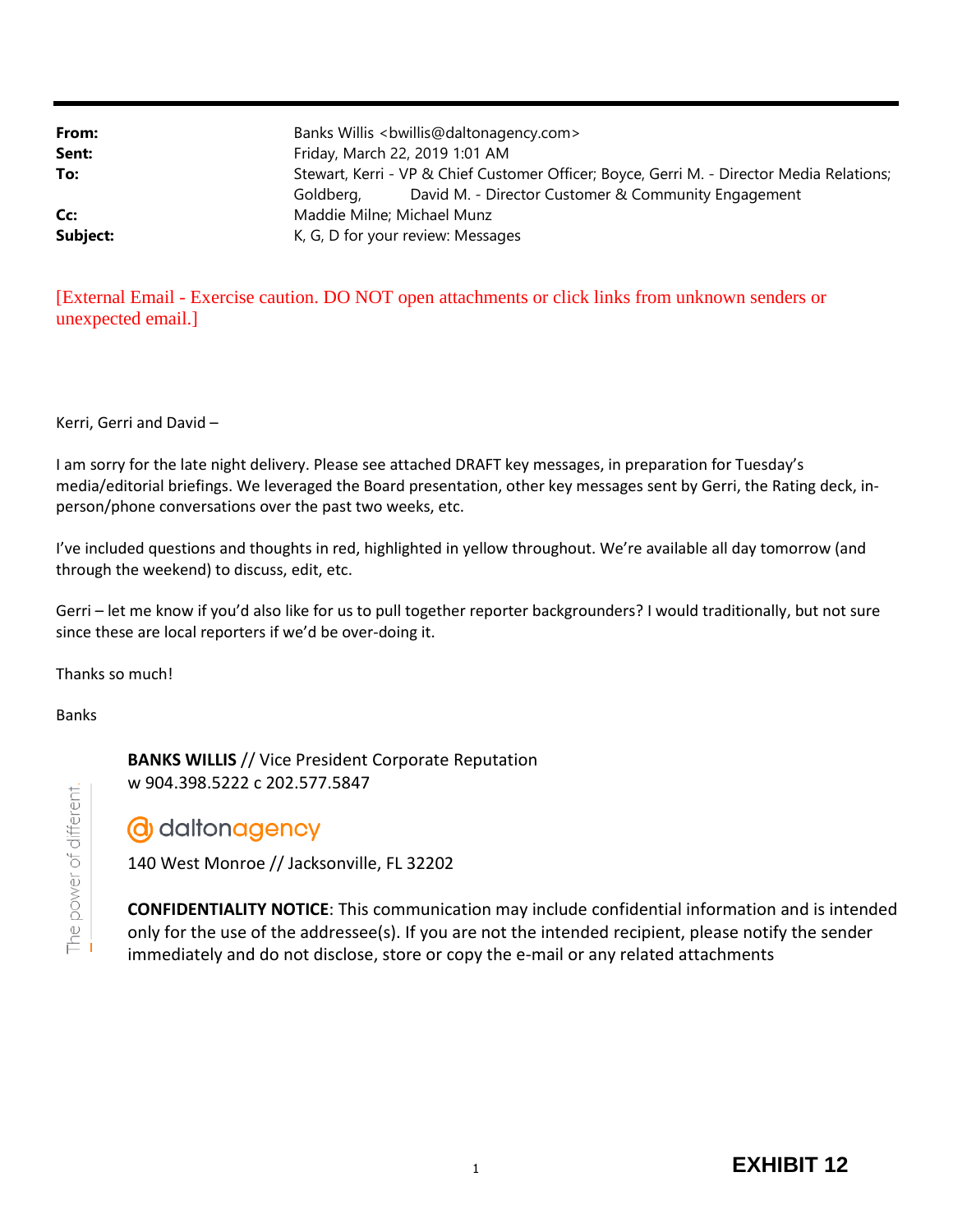#### DRAFT: March 21, 2019

## Key messages: March 26, JEA senior leadership team (SLT) Jacksonville-local in-person editorial and reporter briefings

Media outlets, editors and reporters (times TBD)

Jacksonville Business Journal

- Timothy Gibbons, editor
- Will Robinson, reporter, JEA beat

Financial News & Daily Record

- Karen Mathis, editor
- David Cawton, associate editor, JEA beat

Florida Times-Union

• Mike Clark, editor, editorial page

#### State of the industry

- Electric power was first generated, sold and distributed to urban customers in the 1880s, and by the end of the 19th Century the energy generation industry was quickly moving into its first transformation – a transformation marked by the eventual development of a robust, national power grid.
- Today, market forces, innovative technologies and new energy products and services have been/are driving the energy generation industry into another, even more disruptive, transformation:
	- o growing use of less expensive natural gas
	- o retirement of coal and fuel oil generation for carbon reduction
	- o uncertainty in the long-term role for nuclear generation
	- o rapid deployment of intermittent renewable energy technologies, and new business models
	- o severe weather
	- o more jurisdictional interactions at federal, state, and local levels
	- o a more engaged and curious residential customer (how they get their power, not just how much it costs)
	- o a more environmentally conscience, performance driven business customer

#### The New JEA: Changing the narrative

 Despite the many changes in the electric industry, JEA has remained true to its fundamental commitment to its customer-owners by continuing to offer competitive rates, high reliability, local control, public accountability and responsive customer service.

I want to add some of the numbers from the Board Deck as proof points, but only the ones also really speak to me from a context, big picture messaging perspective – why should the others matter to reporters?

- o Power generation and energy management
	- Maintained excellent financial and operational metrics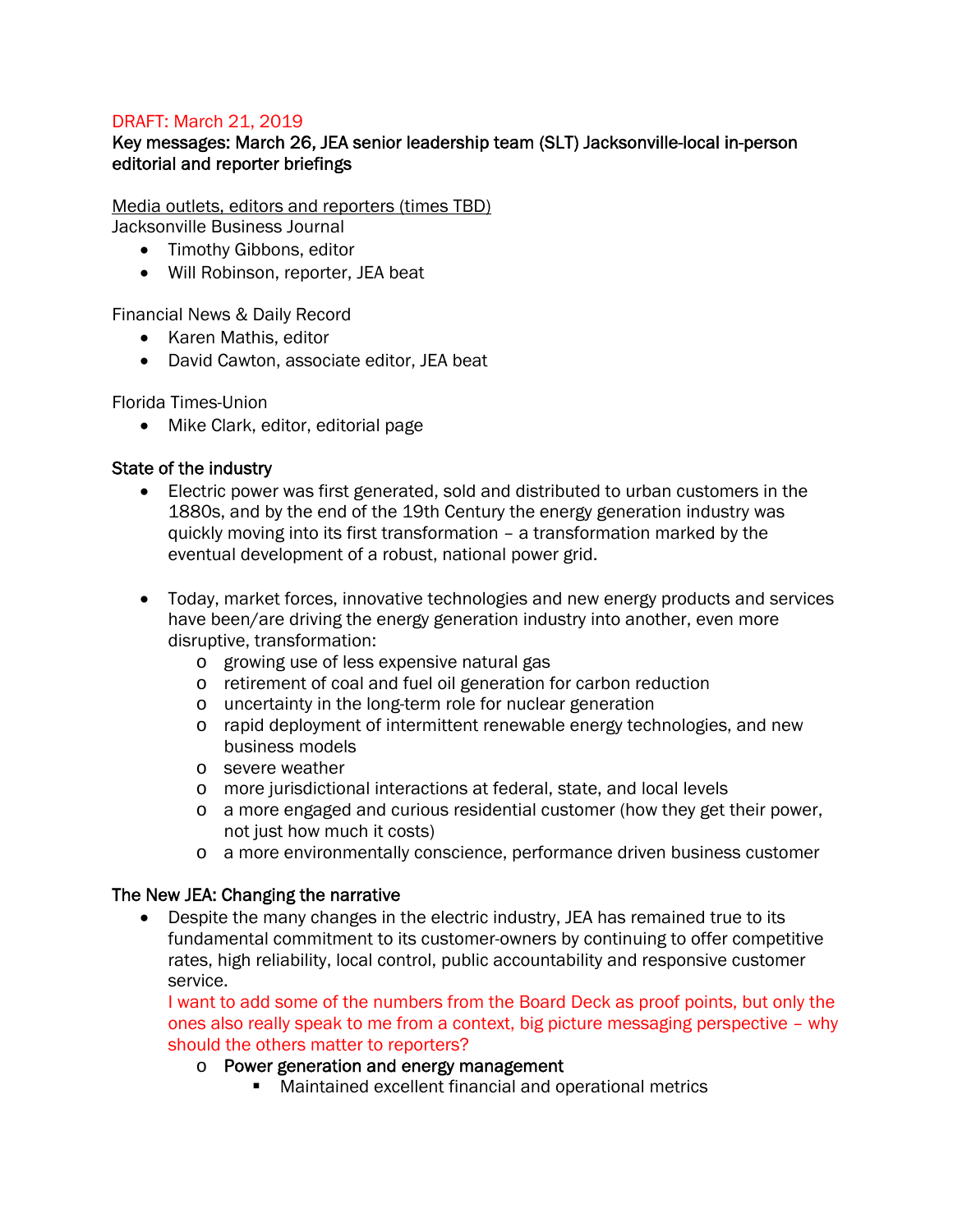- Repaid \$326 million of debt in FY2018 for a total reduction of \$1.9 billion since 2009
- Accelerated \$100 million of debt reduction with February 2019 defeasance and plan to drive debt to a 40-year low
- Continued to strategically plan to absorb the cost of Plant Vogtle
- Accelerating nearly all principal due before 2028
- Capital program includes \$897 million of projects over the next five years *(what are these programs?)*
- Rates are at the median in the state *(might this elicit additional questions – i.e. why are they median and not low?)*
- Closed the St. Johns River Power Park, reducing JEA carbon emissions by 30% and saving \$50 million in operating expenses per year starting in 2020
- o Water resources
	- Strong balance sheet
		- Ample liquidity
		- Superior debt service coverage
		- Debt service coverage expected to be 3.5x to 4x over the next five years
	- Paid down \$74 million debt in FY2018 for a total reduction of \$532 million since 2011 projected to total \$827 over the next five years
	- Accelerated \$95 million of debt reduction with February 2019 defeasance
	- Robust \$1 billion capital program over the next five years *(what does this look like in the context of other community-owned utilities?)*
	- Launched integrated water resource plan *(is this a best practice, or more innovative that other water resource plans across the state and country?)*
- In the process of demonstrating and executing on its commitment to the Jacksonville community externally, JEA has had to face the fact internally that our operating model of the last 100 years is no longer sustainable.
- We've come to what amounts to a business strategy crossroads, a crossroads that demands an answer to one core question – is JEA in the power production business, or the energy management business? Will JEA stay safe in the arms of the traditional, or will we commit to disruption in the name of true transformation?
- We've started to dip our toe into the transformation pool, and as evidenced by this past year, its cold! New senior leadership, the privatization debate, Plant Vogtle lawsuit and ongoing search for a new headquarters.
- And yet, transformation is the only answer, it's time to pivot.
- JEA's unwavering vision to improve lives by accelerating innovation, and mission to become the center of our customers' energy and water experience will be guided and driven by our four value measures: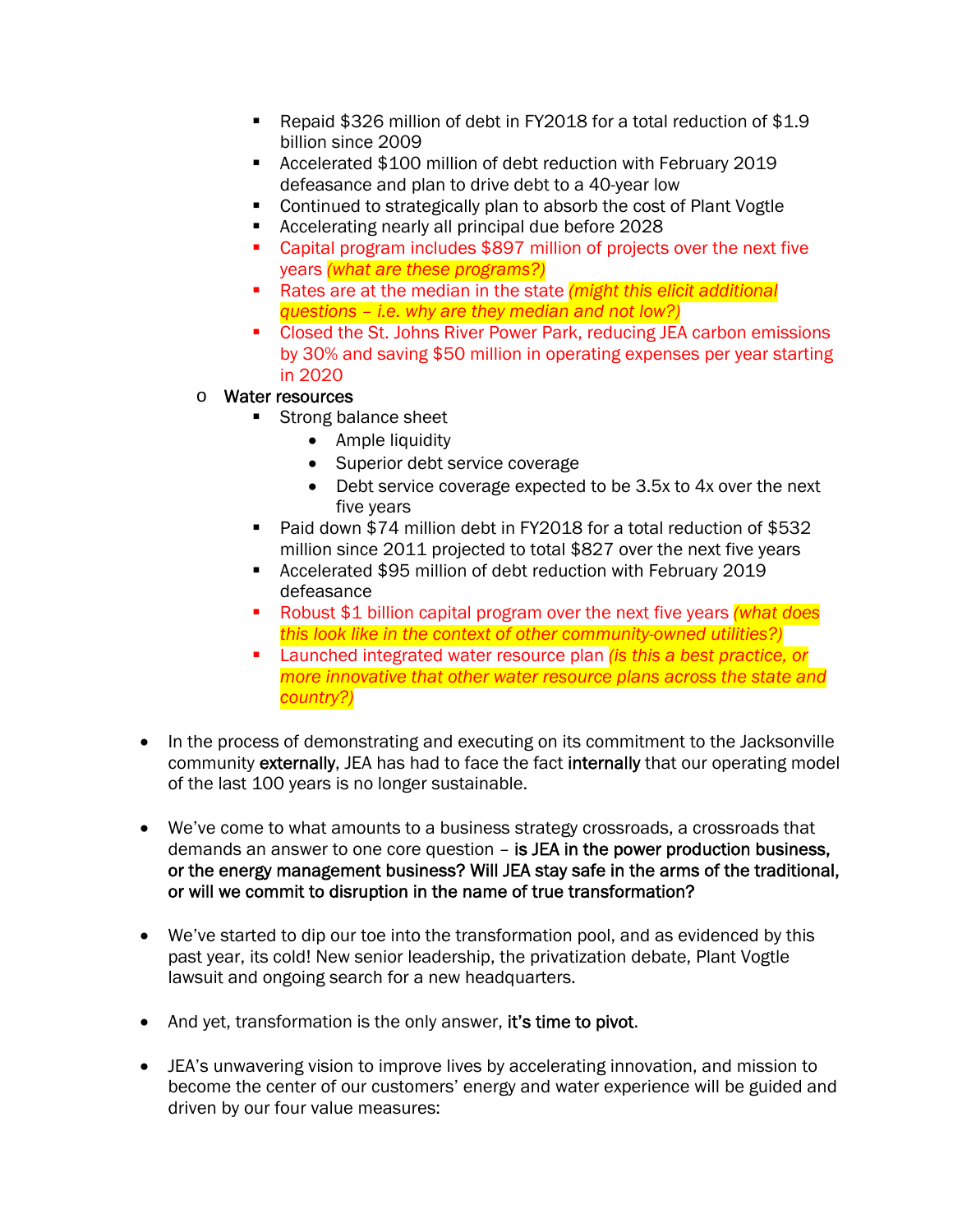- o customers
- o financial
- o community impact
- o environmental
- We believe that working together, we can build on our strong past, serve our customers in a responsible manner, and create the future utility we want to become.

## The proof is in the pudding

- Overall JEA believes that investing in our aging infrastructure and new technology; changing and/or diversifying our power supply portfolio, including using renewable resources (like solar) and increasing energy efficiency and demand response; protecting the environment and rapidly responding to changing customer expectations will be key value driving activities.
- We've already got some of these activities underway in the form of capital programs, growth initiatives, new partnerships and pilot programs including:
	- o Demand Rate Study
	- o Customer Home Energy Management Tool pilot (Innovation Hub)
	- o Electrification: shift from any non-electric source of energy to electricity at the point of final consumption
	- o Integrated Water Resource plan
	- o Public Private Partnership for Organic Recycling
	- o Water purification
	- o Biogas Credit Feasibility study
- While there's no real playbook for a transformation of this size and scale, and we're building the bike as we ride it, we are in good company. Every utility in the country (community or privately-owned) is thinking about, planning for, moving towards, in the depths of, the same transformation.
- In the end, JEA recognizes that the value we provide depends on our ability to be customer driven and community focused. Enter JEA's new, very capable, talented and committed, senior leadership team.

#### Senior Leadership Team

*Aaron Zahn, chief executive officer*

- It's a new day, and I'm more committed than ever to open and transparent two-way conversations with employees, customers, stakeholders and the community at-large.
- It is in this vein that I wanted to introduce JEA's "new" senior leadership team while not every person is new to the team - we are a new team.
- This team represents varying skill sets, backgrounds and knowledge bases from the traditional utility background and outside of it for a reason: as we embark on our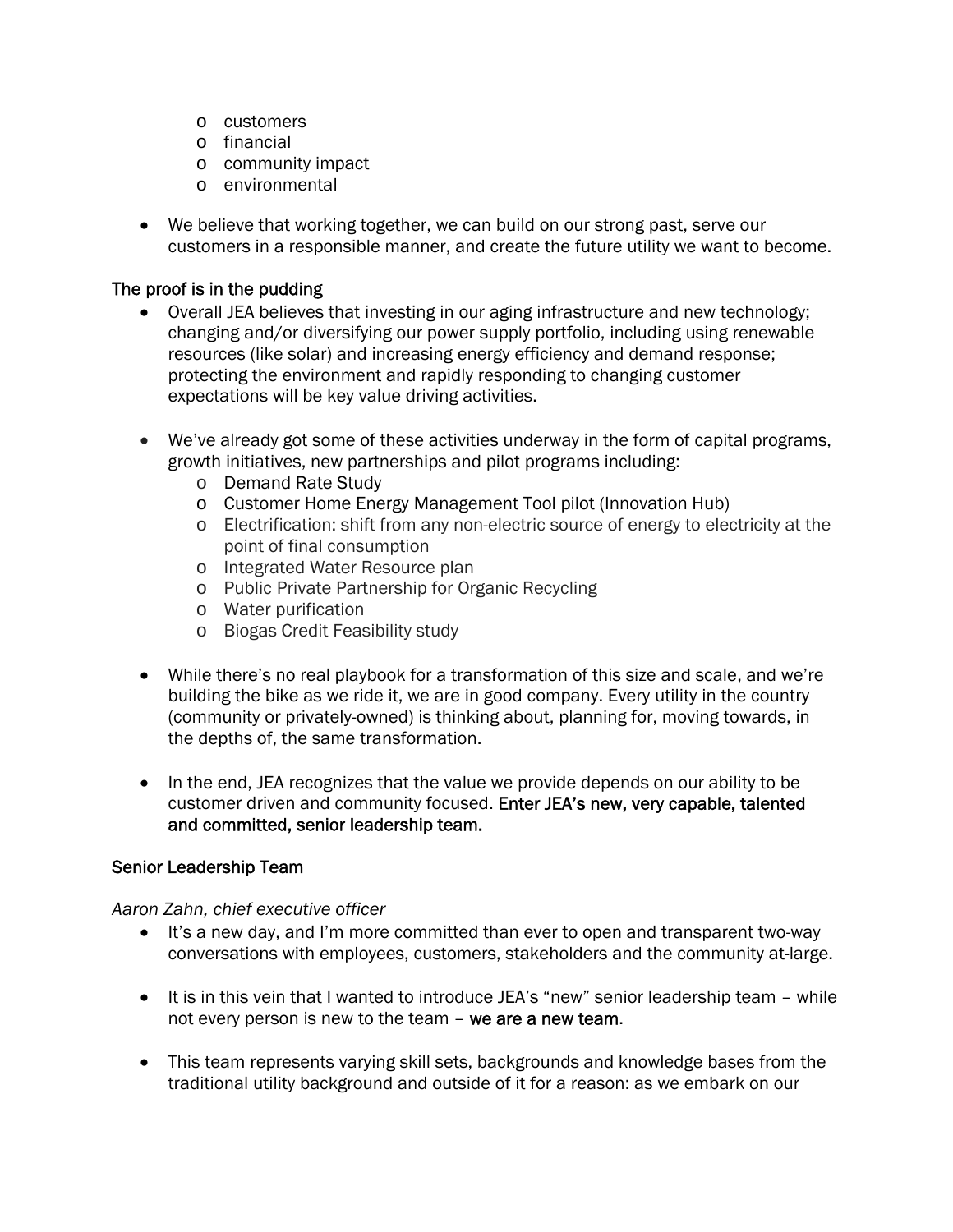strategic planning process to meet JEA's near-term and long-term objectives, each person will be empowered to bring their own unique experiences to the table.

- The future success of JEA is dependent on having the right people in place for the job – from the men and women maintaining our power lines to the individuals who make up our enhanced leadership structure.
- I am confident this strategically assembled group of leaders will work in tandem with our employees, customers and community to lead JEA into the future.

# [SLT introduces themselves]

Suggested addition to each SLT member's talking points: One sentence about Aaron's leadership, in the context of each of their roles + what specifically they hope to bring to JEA's transformation.

# Herschel T. Vinyard Jr., Chief Administrative Officer

• Job description/messaging TBD

#### *Melissa Dykes, president and chief operating officer*

- As president and COO, I oversee the day-to-day operations of JEA and am responsible for ensuring JEA can provide reliable, affordable and safe utility services to more than one million people across four counties.
- Having served as JEA's chief financial officer and interim CEO, I understand all too well the dynamic state of this industry and the need to evolve our business model to better serve our customers and community.
- I am excited to work with Aaron and this leadership team to forge a strategic path forward to meet our customers' expectations, build their trust and deliver unparalleled service to their homes and businesses.

#### *Ryan Wannemacher, chief financial officer*

- I joined JEA as CFO last April and am responsible for ensuring the long-term financial health of the city's asset.
- I do come from a utility background. Before becoming CFO, I served as JEA's director of financial planning and analysis.
- Prior to joining JEA, I was vice president of investment banking at JPMorgan where my clients consisted of many municipal electric, water and gas systems across the country.
- Under Aaron's leadership, we have set forward a sound capital program to maintain excellent financial and operational metrics, while also paying off significant debt (why does paying off debt matter?).